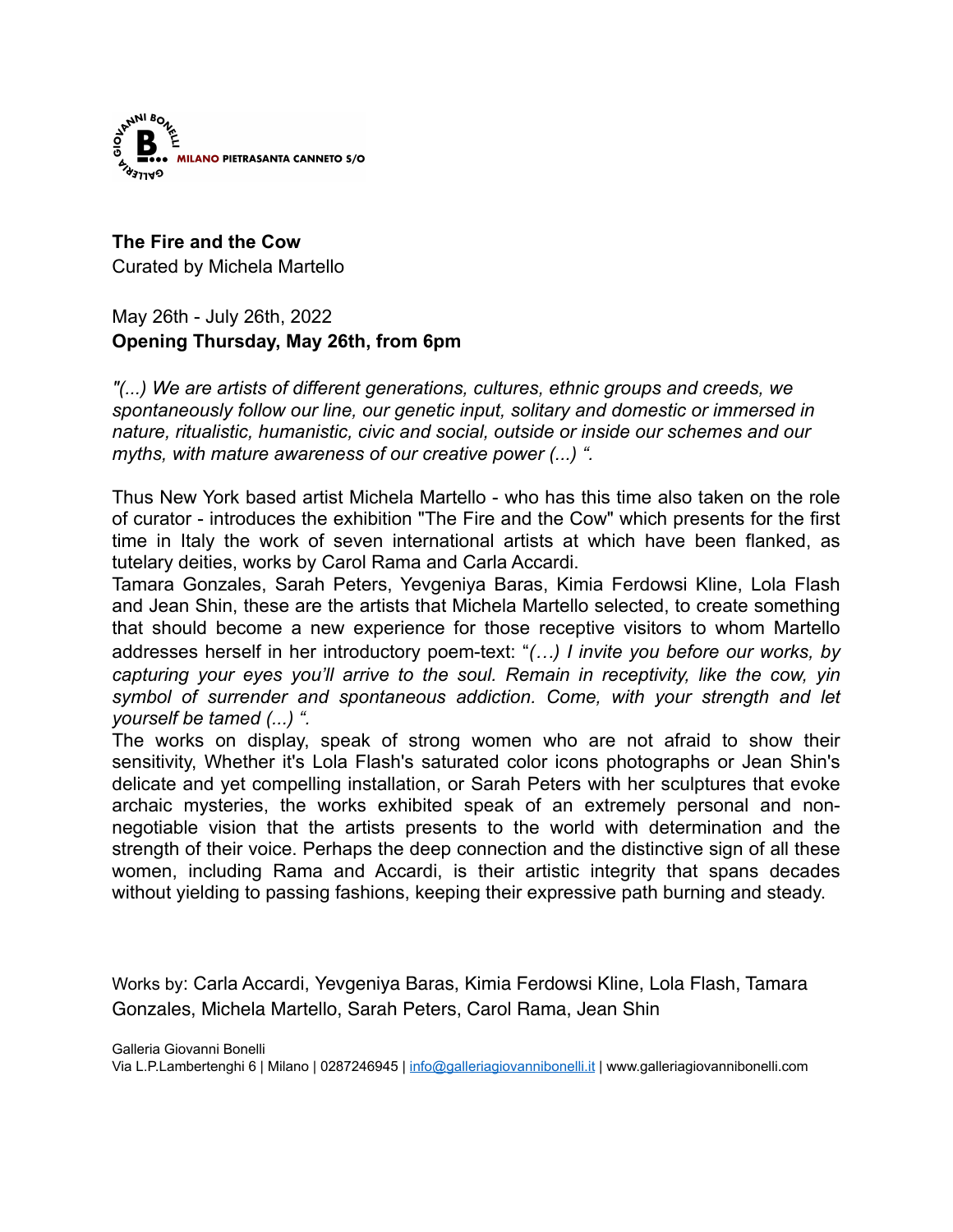

# **Carla Accardi** (1924, Trapani- 2014, Rome)

Considered one of the most famous and influent Italian painters of the post-W.W. II and one of the founders of Gruppo Forma 1, a marxist and formalist collective born in 1947. She was a fundamental figure for the Italian abstractionist and Arte Povera movements. She was actively involved in the feminist Italian movement, together with Elvira Banotti and Carla Lonzi with whom she formed the Rivolta Femminile group.

All along her activity she collaborates with many important galleries: La Salita, Rome (1958, 1961, 1971); Marlborough Gallery, Rome (1968), Christian Stein, Turin (1972); Sperone Westwater, New York (2005); Haunch of Venison, New York (2010).

Among her exhibitions in International Museums are: Venice Biennal (1964; 1988); Rivoli Castle, Turin (1994); the Guggenheim Museum, New York (1998); the P.S.1, New York (2001); the MAM, Paris

(2002); the MACRO, Rome (2004); Moscow Museum of Modern Art, Moscow (2008)

## **Yevgeniya Baras** (She lives in New York)

Inspired by touch and the transformative nature of materials that layer and decompose, Yevgeniya Baras creates paintings that investigate themes of the body, language/translation, place, migration, and definitions of home.

Through her paintings Yevgeniya uses various materials- oils, spray paint, acrylic, and wood- as well as materials traditionally associated with craft such as cloth, tile, yarn, and papier-mâché and as a result she construct an experience that is collaged and physical. Materials are important to her as they have cultural and historical implications. The work is located between sculpture in low relief and painting. After her BA in Fine Arts and Psychology and MS in Education at University of Pennsylvania in 2003 , Yevgeniya received her MFA from the School of the Art Institute of Chicago in 2007.

Yevgeniya is represented by the Landing Gallery in LA. In 2022/2023 Yevgeniya will open her fourth solo show in New York, her third in LA, and an exhibition at Station gallery in Melbourne, Australia. She had solo show in various International galleries: Station Gallery, Melbourne, Australia (2022); The Landing Gallery, Los Angeles ( 2020 e 2018); Nicelle Beauchene Gallery, New York (2016 and 2019), Reyes Finn Gallery (2019), The Locker Plant, Marfa ( 2018) among others. A selection of her group exhibitions include: Friedman Gallery, New York (2022); Guts Gallery, London (2021); Inman Gallery, Houston (2021); 56HENRY, New York (2019); Sperone Westwater, New York (2017); Gavin Brown Enterprise, New York (2016); White Columns ( 2016); Thomas Erben Gallery, New York (2015) among others. Yevgeniya was named Senior Fulbright Scholar in 2022. She was a recipient of the New York Foundation for the Arts Fellowship in 2021, Guggenheim Fellowship in 2019, the Pollock-Krasner grant and the Chinati Foundation Residency in 2018, and the Yaddo Residency in 2017. She received the Artadia Prize and was selected for the Sharpe-Walentas Studio Program and the MacDowell Colony residency in 2015. In 2014 she was named the recipient of the Rema Hort Mann Foundation's Emerging Artist Prize. Her work has been reviewed in the New York Times, LA Times, ArtForum, and Art in America. She is a professor at Rhode Island School of Design. She has guest lectured at Yale, Columbia, UCLA, Brown, Rutgers, MICA, Tyler School of Art to name a few.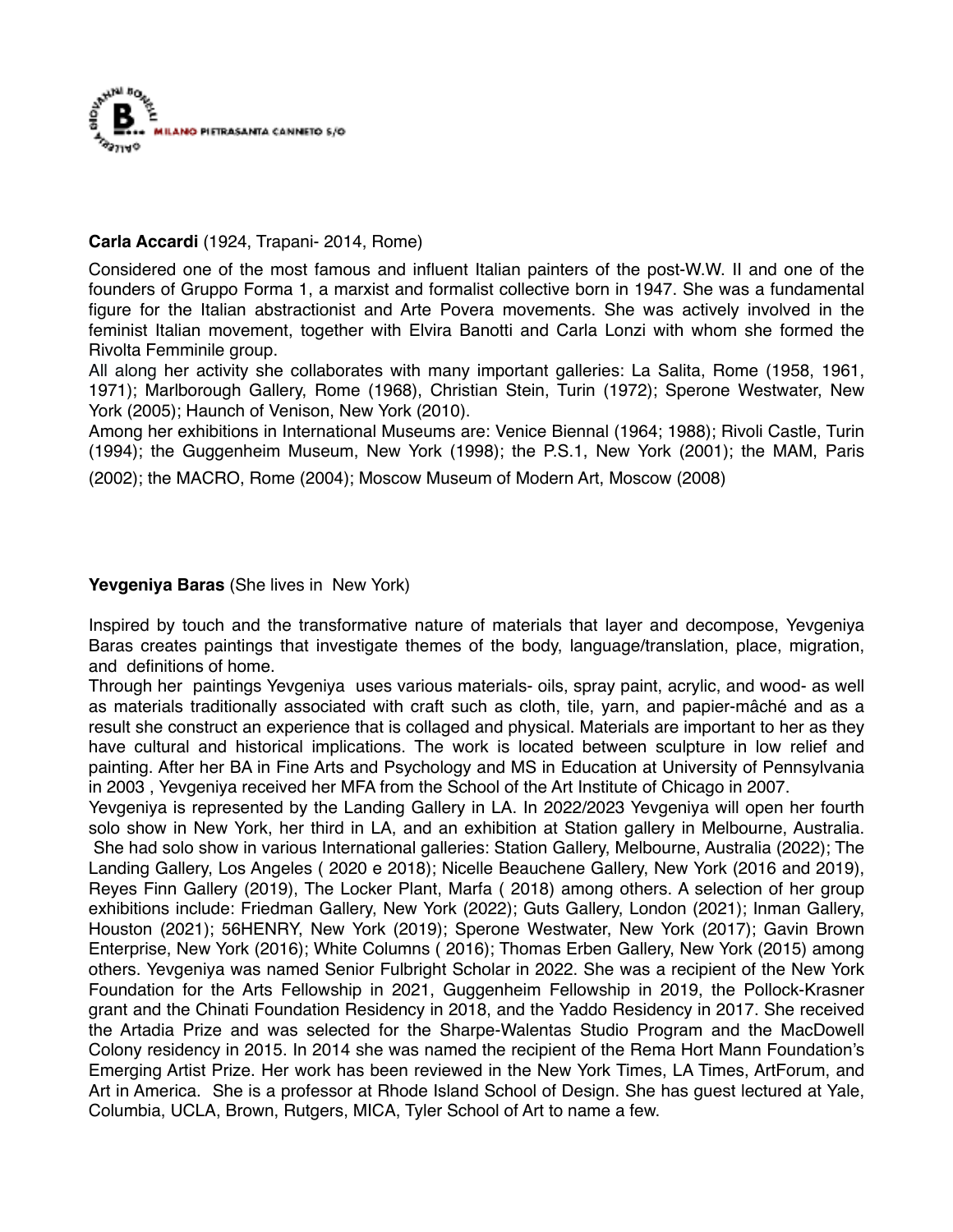### **Kimia Ferdowsi Kline** (1984. She splits her time between Nashville and New York)

Her recent work employs a mixed media approach, centralizing papyrus surfaces and incorporating gemstones, thread, beads, glitter and ink. The goal is to distill subject matter into body-based lexicons as a tool to decipher the expansive mysteries of human relationships. Cut out from the distractions of place, situation, context and even gravity, emotionally-charged figures take center stage as they grapple with the complexity of self and each other. The employment of papyrus-as-canvas in these works is a stand-in for fragile, yet resilient skin. The use of this ancient material suggests age-old human problems and themes, while shiny lakes of glitter and boldly saturated colors situate the work in a shared contemporary moment. The scarred and interwoven bodies she depicts are sometimes arranged in four-pointed configurations that evoke the charts of modern day trauma theory or the psychological mapping systems of interpersonal dynamics. While the faces are elemental, archetypal, a visitation from prehistory, the specificity and individuality of these figures' stories come from their stitched up wounds and even their adornments. Much as we adorn ourselves with jewelry, she brightens up these bodies with glitter, rubies, mirrors, and opals. Her imagery illustrates the invisible yet never-ending affairs unfolding in the small spaces of human intimacy--the unresolved traumas turned to pearls, the excruciating messiness, the big and small glories of being together. Artist and curator Kimia Ferdowsi Kline earned an M.F.A. from the San Francisco Art Institute and a B.F.A. from Washington University in St. Louis, where she was named a Danforth Scholar. She has mounted solo exhibitions at Turn Gallery, New York (2022), Marrow Gallery, San Francisco (2021),68 Projects, Berlin (2017) and Wayne State University, Detroit (2016). Select group shows include, The Museum of Contemporary Art Detroit (2018 and 2019), PACE University, New York (2019); Ceysson & Bénétière, Luxembourg (2017), CANADA Gallery, New York (2017) and The Drawing Center, New York (2017). In 2015 she was awarded The Basil Alkazzi Detroit Residency and Grant through the New York Foundation for the Arts. In 2018 she was honored to be nominated for a Rema Hort Mann Emerging Artist Grant, and was awarded a residency at the Macedonia Institute in Hudson, NY. Currently she is working on a monograph with [Radius Books](https://www.radiusbooks.org/). Guest lectures and teaching include Yale University, Tyler School of Art and Architecture, SUNY Purchase, Lipscomb University, The Fashion Institute of Technology, Brooklyn College, Wayne State University, and Chautauqua Institute. As a freelance curator, she consults for various private collectors and corporations. Select press includes, The New York Times, Hyperallergic, Cultured Magazine, New American Paintings, Architectural Digest, The Harvard Advocate, Departures Magazine, & Travel + Leisure.

#### **Lola Flash** (1959, Montclair, New Jersey. Lives in New York)

After studying at the Maryland Institute College of Art, Lola moved to New York City in the 1980s, at the height of the AIDS crisis. She started going to ACT UP demonstrations and taking pictures. Unlike conventional photojournalists, Flash used slide film and developed her photographs on negative paper. White clouds appeared black; blue skies looked red. It forced viewers to realize that their eyes had been trained to see the world in a certain way, and invited them to reassess their perceptions. In the 1990s, Flash moved to London, and began a decades-long creative practice centered on challenging invisibility and preconceptions about identity. Using a large-format 4x5 film camera, she creates portraits that foreground her subjects, showing the beauty of older women, LGBTQ+ trailblazers and those whose skin color or gender expression have left them open to marginalization and discrimination. She never worked with galleries even if her works are included in important collections such as the Victoria and Albert Museum in London; the National Museum of African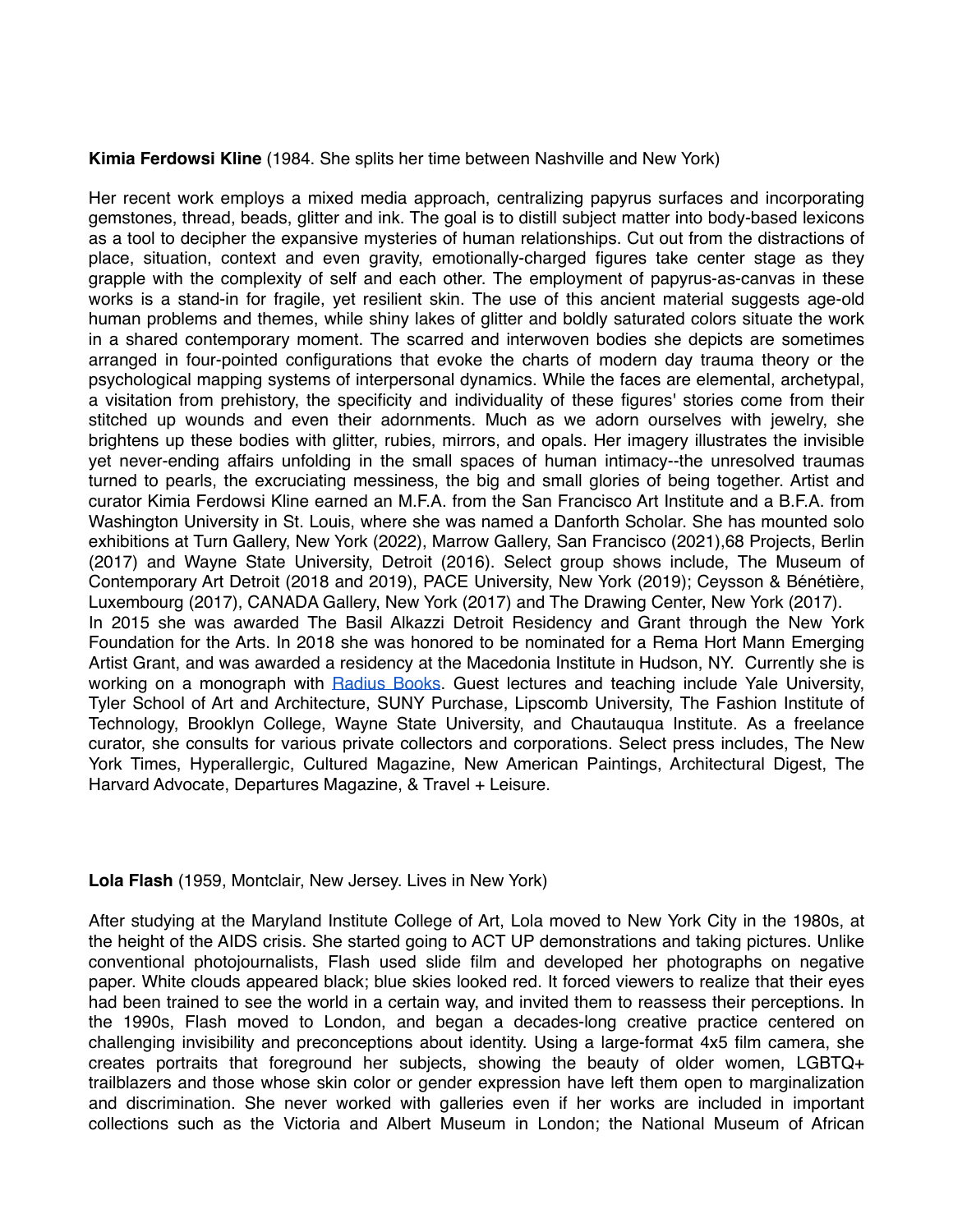American History and Culture, Washington DC; the Brooklyn Museum, the Whitney Museum, New York and recently the MoMa Museum in New York. She is currently a proud member of the Kamoinge Collective. In 2008, she was a resident at Lightwork and in 2015, she participated at Alice Yard, in Trinidad. Flash was awarded an Art Matters grant, which allowed her to further two projects, in Brazil and London. Her work is also featured in the publication Posing Beauty, edited by Deb Willis, currently on exhibit across the US. In 2018 she had a 30 year retrospective of her work at Pen+Brush, New York. In 2021 Flash was honored by the LGBTQ+ arts organization QueerlArt, which has presented her with an award for sustained achievement. Most recently she exhibited at Frieze LA with Jenkins Johnson gallery.

## **Tamara Gonzales** (1959, Madera, California. Lives in New York)

Tamara's painting uses both abstract and figurative patterns. The main sources of inspiration in her work are nature, fabrics, as well as the spontaneous creation of generative signs on paper or canvas. In the last 10 years she has traveled extensively in Peru and from this experience her visual language has been enriched with new signs, colors and archetypal imagery. She received her AAS in Fine Arts at Parsons School of Design, New York in 1990 and then she hold her BA in Liberal Arts at Vermont College ADP in 2005. She had various residencies as: IAAB, Basel, Swiss, in 2008 and CCA Andraxt, Mallorca, Spain in 2012. Her works are in prestigious American public collections as: Bowdoin College Museum of Art, Brunswick, Maine; Bronx Museum of the Art, Bronx, New York; Colby College Museum of Art di Waterville, Maine; High Museum of Art di Atlanta, Georgia and San Antonio Museum of Art in Texas. She had solo show in various American galleries, among others: Klaus Von Nichtssagend, New York (2021, 2019, 2017 e 2014); and The Pit, Los Angeles (2018). A selection of collective show where she exposed her works includes: The Pit, Los Angeles (2021 and 2022); Klaus von Nichtssagend, New York (2017 and 2020); Coburn Projects London, England (2015); Novella Gallery, New York (2013); Daniel Weinberg Gallery, Los Angeles (2010); MoMa PS1, New York (2007); Sanskriti Kendra, New Delhi, India (2002); Williamsburg Art &Historical Center, Brooklyn, New York (2000).

#### **Michela Martello** (1965, Grosseto, Italy. Lives in New York)

Michela's works are humanistic, accessible, and consistently characterized by her use of symbolism. She brings together the traditional and contemporary influences of a variety of techniques, media, themes, and cultures to create art that achieves a universal language of aesthetics that merges centuries and crosses cultural bounds while blending strength and softness, domesticity and demolition.

After receiving her MFA at IED European Institute of Design in Milan she worked for ten years as an illustrator of children's books dividing her time between Milan and London.

Starting from the 90s she has devoted herself entirely to painting and, recently, to ceramics. In 2006 she was awarded by the American Association University of Women with the Emerging Women Artists Award at NYC Design Center and in 2019 she received a special merit prize from the Cultural Government of Tainan city, Taiwan, for her installation, Everything Has A Vortex. In 2020 she was selected by Jerry Saltz for the prestigious review "New American Painting". Among selected group show she took part over the years, there are: Museum of Modern Art, Tainan City, Taiwan, (2020); MACRO Museum, Rome, Italy, (2019); Paula Cooper gallery, (2018); Galleria Giovanni Bonelli, (2018);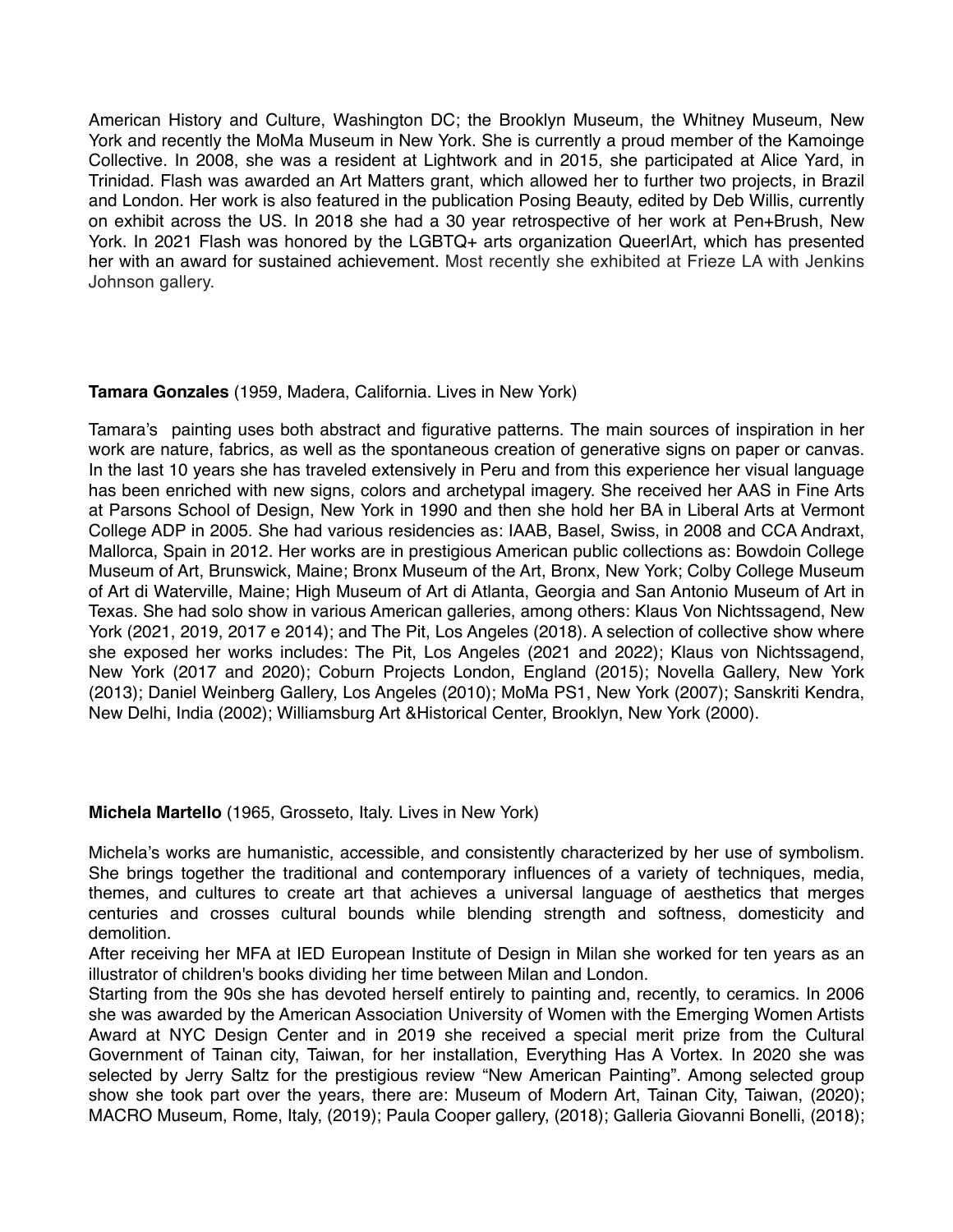A.I.R. gallery, Brooklyn, (2017); Pen+Brush NY, (2015); MAAM, Museum Rome, (2015); Trace Foundation, NY, (2015); Tibet House Museum, NY, (2014).

Public art projects includes: Brooklyn Book Festival, (2021); Queens Museum leading workshop, (2020); Auspicious Field, The International Children Museum Of The Arts, Taiwan, (2018); The Wave Walk (La Mer), New York City (2017); WoodenWallsProject Curated by Parlor gallery, NewJersey (2016/17/18). A selection of her solo show includes: Galleria Giovanni Bonelli, Milano Italy, (2020); Siao Long Cultural Park, (2019); ArtSpace Raleigh North Carolina, (2019); Pen+Brush, New York, (2017). Recent Art Residency: Taiwan, Soulangh Cultural Park, (2018/2019 ); COPE NYC BK (2021). In 2022 She is selected by Wendy Olsoff and Eden Deering of PPOW gallery for the Artsy online auction benefiting Pen+Brush NYC.

### **Sarah Peters** (1973. Lives in New York)

The academic bust is a staple in Peters's practice, a rich foundation from which she continues to spin idiosyncratic twists of form. Unlike Greco-Roman portraiture or American neoclassicism—art historical periods which clearly enthrall the artist—her sculptures do not reference specific historical leaders. In Peters's iteration, the eyes of each sculpture perform the opposite—as gaping holes on all but one, their absence emphatically points to a hollowed interior. Neither buried in the past nor a mere figment of the future, Peters's sculpted heads gesture toward an enviable fluidity that is timeless.\* After a MFA at Virginia Commonwealth University in 2003, she is awarded with numerous grants and residencies between 2001 and 2019: John Michael Kohler Arts/Industry Residency (from 1998 to 2001 and in 2014); Sharpe/Walentas Studio Grant at The Space Program, Brooklyn, New York in (2007-2008) and the Sculpture Fellowship at New York Foundation for the Arts, New York in 2011. Last in chronological order is the National Academy Affiliated Fellow at the American Academy in Rome (2019). Sarah exhibited in various galleries with important solo show as: Zidoun-Bossuyt Gallery, Lussemburgo (2020); Institute of Fine Arts, New York University, New York (2019); Van Doren Waxter Gallery, New York (2018); Halsey McKay Gallery, New York, NY (2017); Eleven Rivington, New York (2015); 4 AM, New York (2015); Bodyrite (with Mira Dancy) at Asya Geisberg, NY (2014); Edward Winkleman Gallery, New York (2007,2010); and John Davis Gallery, Hudson, New York (2013). Her works were exhibited in prestigious galleries's group shows such as: Shulamit Nazarian Gallery, Los Angeles, CA (2021); Perrotin Gallery, Seoul, Korea (2019); Galerie Eva Presenhuber, New York (2019); The Aldrich Contemporary Art Museum, Ridgefield, CT (2018); Galerie Eva Presenhuber, Zurigo, Svizzera (2018); Frederik Meijer Gardens & Sculpture Park, Grand Rapids, MI (2017); Van Doren Waxter, New York (2017).

(\*cit. from Sara Christoph, ArtSeen, Brooklyn Rail.)

## **Carol Rama** (1918,Turin-2015, Turin)

Historic and iconic figure for the female Italian artistic movement in the post-W.W. II.

Her career has been stimulated by a series of intellectual encounters like the artists: Felice Casorati, Andy Warhol; the poet Edoardo Sanguineti; the architect Carlo Mollino and the composer Luciano Berio.

In June 2003 she received the Leone d'Oro prize for the career in the occasion of the 50th Venice Biennale, where she has been previously a protagonist with a solo show in 1993, curated by Achille